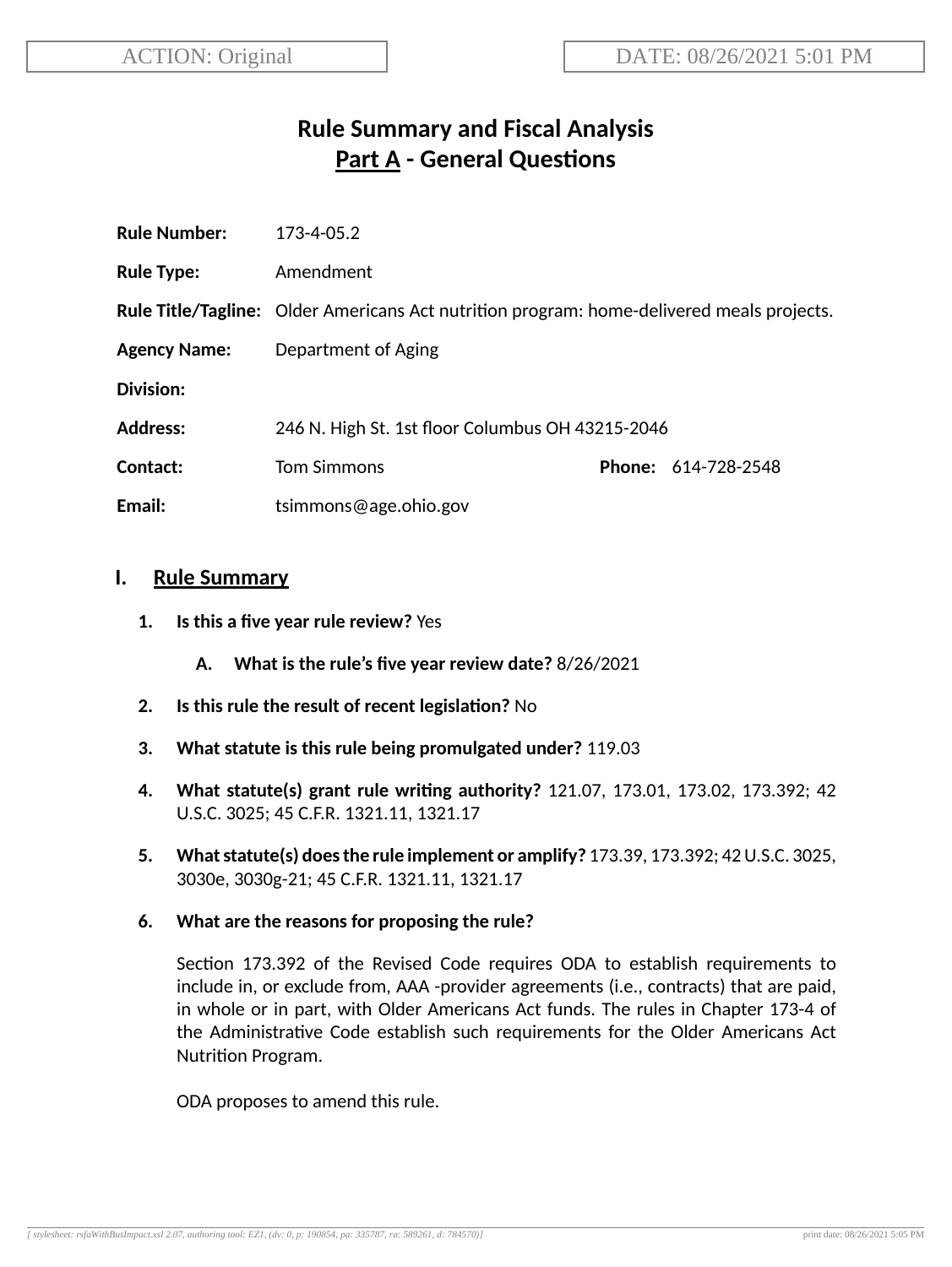### **7. Summarize the rule's content, and if this is an amended rule, also summarize the rule's changes.**

Rule 173-4-05.2 of the Administrative Code establishes requirements applying only to AAA-provider agreements for home-delivered meals projects.

On June 11, 2020, Governor DeWine issued executive order 2020 23D which authorized ODA to adopt emergency amendments to these rules. The emergency amendments gave providers flexibility to conduct certain responsibilities by telephone, video conference, or in person. On December 31, 2020, ODA adopted amendments to this rule that gave providers flexibility to do the same during a state of emergency declared by the governor. On June 18, 2021, Governor DeWine declared an end to the state of emergency, but also issued executive order 2021-09D to authorize ODA to adopt emergency rule 173-1-04 of the Administrative Code, which declares that providers have the same flexibility until the end of the federal public health emergency. ODA proposes to give providers these flexibilities until the end of federal public health emergency or on an ongoing basis, whether a state or federal emergency exists or does not exist.

ODA also proposes to make a non-substantive amendment to this rule.

- **8. Does the rule incorporate material by reference?** No
- **9. If the rule incorporates material by reference and the agency claims the material is exempt pursuant to R.C. 121.75, please explain the basisfor the exempon and how an individual can find the referenced material.**

*Not Applicable*

**10. If revising or re-filing the rule, please indicate the changes made in the revised or refiled version of the rule.**

*Not Applicable*

# **II. Fiscal Analysis**

**11. Please esmate the increase / decrease in the agency's revenues or expenditures in the current biennium due to this rule.**

This will have no impact on revenues or expenditures.

\$0.00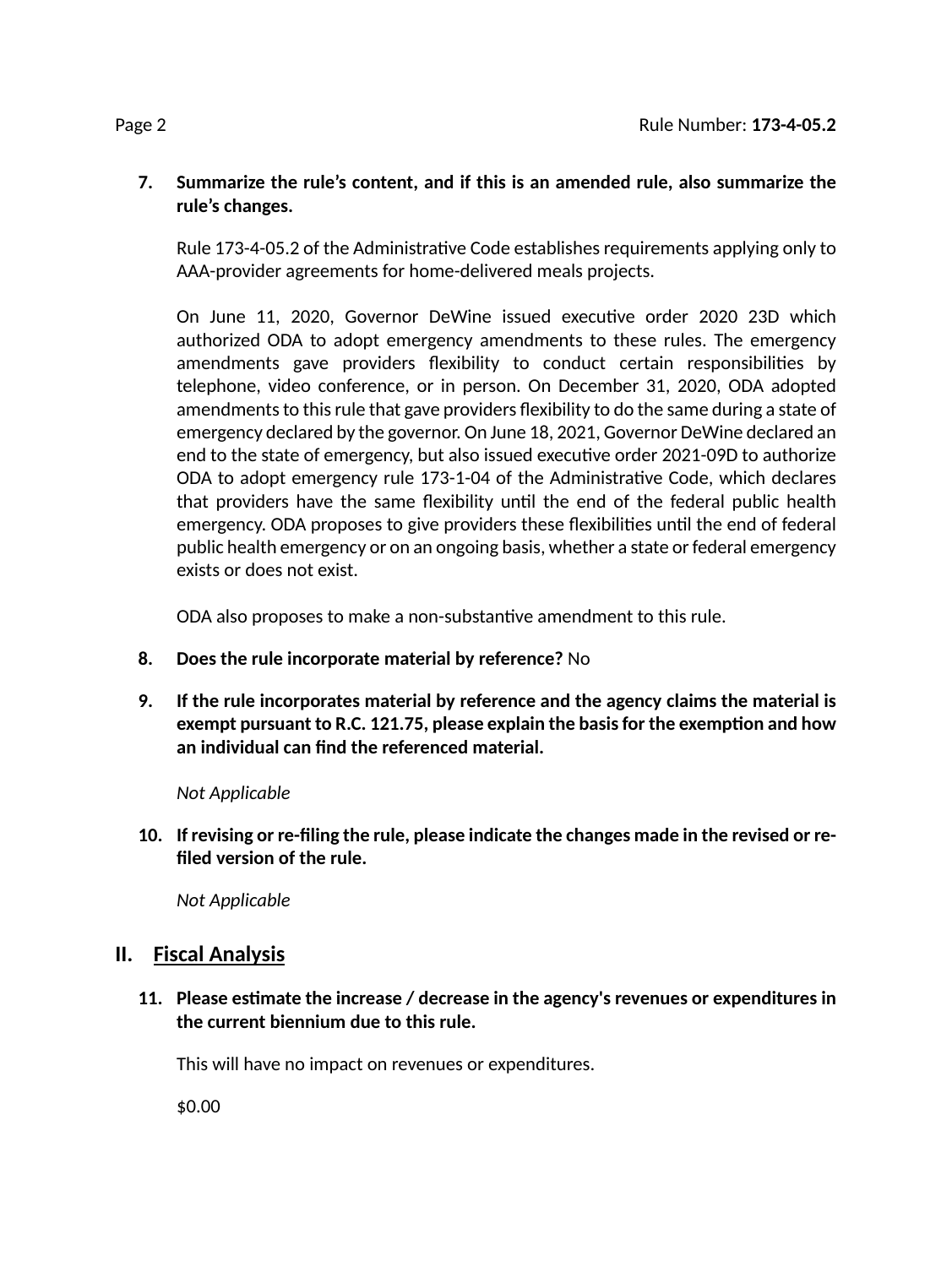Adopting ODA's proposed amendments to this rule will have no effect upon the biennial budget that the Ohio General Assembly established for ODA in H.B. 110 (134th G.A.).

### **12.** What are the estimated costs of compliance for all persons and/or organizations **directly affected by the rule?**

Providers establish the rate they are paid when they respond to a request for proposal (RFP) by submitting their bid to the AAA for how much they will charge per unit (e.g., a meal). The amount an AAA pays a provider is an all-inclusive rate. It's intended to cover all costs incurred in providing the project or service, including administration, training, and reporting. Therefore, the provider's bid includes all costs anticipated in providing the project or service.

If the provider's bid wins, the provider is paid what it bid during the open and free competition for the AAA-provider agreement (cf., 45 C.F.R. 75.329 and rules 173 3 04 and 173 3-05 of the Administrative Code).

- **13. Does the rule increase local government costs? (If yes, you must complete an RSFA Part B).** No
- **14. Doesthe rule regulate environmental protecon? (If yes, you must complete an RSFA Part C).** No
- **15. If the rule imposes a regulaon fee, explain how the fee directly relates to your agency's cost in regulang the individual or business.**

Not Applicable.

### **III.** Common Sense Initiative (CSI) Questions

- **16. Was this rule filed with the Common Sense Iniave Office?** Yes
- **17. Does this rule have an adverse impact on business?** Yes
	- **A. Does this rule require a license, permit, or any other prior authorizaon to engage in or operate a line of business?** No
	- **B. Does this rule impose a criminal penalty, a civil penalty, or another sancon, or** create a cause of action, for failure to comply with its terms? No